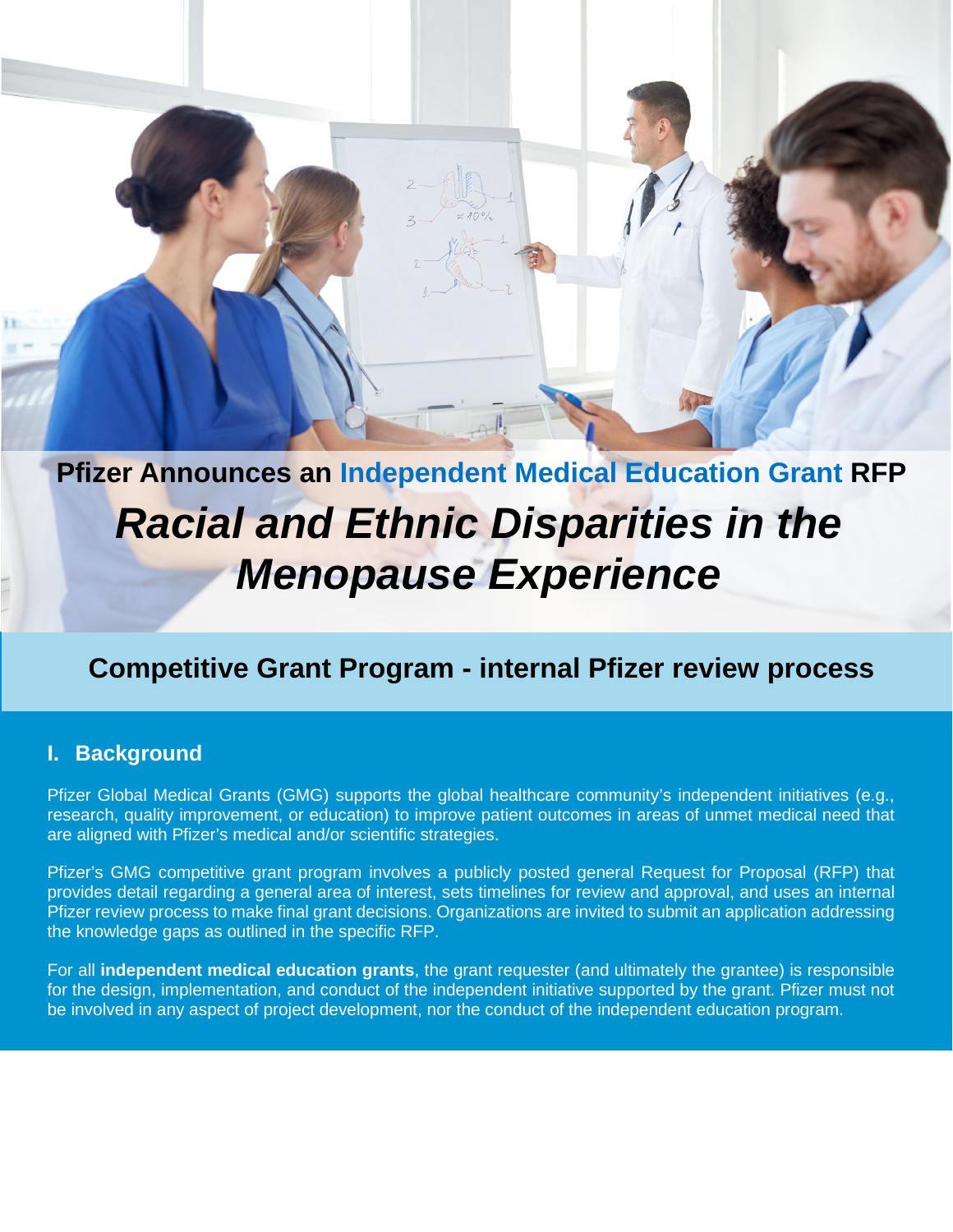## **II. Eligibility**

| <b>Geographic Scope:</b>                        | <b>United States</b>                                                                                                                                                                                                                                                                                                                                            |
|-------------------------------------------------|-----------------------------------------------------------------------------------------------------------------------------------------------------------------------------------------------------------------------------------------------------------------------------------------------------------------------------------------------------------------|
| <b>Applicant Eligibility</b><br><b>Criteria</b> | The following may apply: medical, dental, nursing, allied health, and/or<br>pharmacy professional schools; healthcare institutions (both large and<br>small); professional associations and medical societies; medical<br>education companies; and other entities with a mission related to<br>healthcare professional education and/or healthcare improvement. |
|                                                 | If the project involves multiple departments within an institution and/or<br>$\bullet$<br>between different institutions / organizations / associations, all institutions<br>must have a relevant role and the requesting organization must have a<br>key role in the project.                                                                                  |
|                                                 | For projects offering continuing education credit, the requesting<br>$\bullet$<br>organization must be accredited.                                                                                                                                                                                                                                              |

## **III. Requirements**

| <b>Date RFP Issued</b>                           | April 16, 2021                                                                                                                                                                                                                                                                                                                                                        |
|--------------------------------------------------|-----------------------------------------------------------------------------------------------------------------------------------------------------------------------------------------------------------------------------------------------------------------------------------------------------------------------------------------------------------------------|
| <b>Clinical Area</b>                             | Menopause                                                                                                                                                                                                                                                                                                                                                             |
| <b>General Area of Interest</b><br>for this RFP: | Studies suggests that there are racial and ethnic differences in how and<br>when patients experience menopause. For example, Black patients are<br>at greater risk for earlier menopause with more frequent and severe hot<br>flashes.                                                                                                                                |
|                                                  | Projects that will be considered for Pfizer support will focus on<br>increasing awareness and understanding among health care providers<br>about racial and ethnic differences in patients' menopause<br>experiences. Closing these knowledge gaps are important to help<br>ensure that patients receive proper diagnosis, appropriate treatment<br>and optimal care. |
|                                                  | It is not our intent to support clinical research projects. Projects evaluating<br>the efficacy of therapeutic or diagnostic agents will not be considered.                                                                                                                                                                                                           |
|                                                  | References:<br>Obstet Gynecol Clin North Am. 2011 September; 38(3): 417-423.<br>The American Journal of Medicine (2005) Vol 118 (12B), 142S-147S                                                                                                                                                                                                                      |



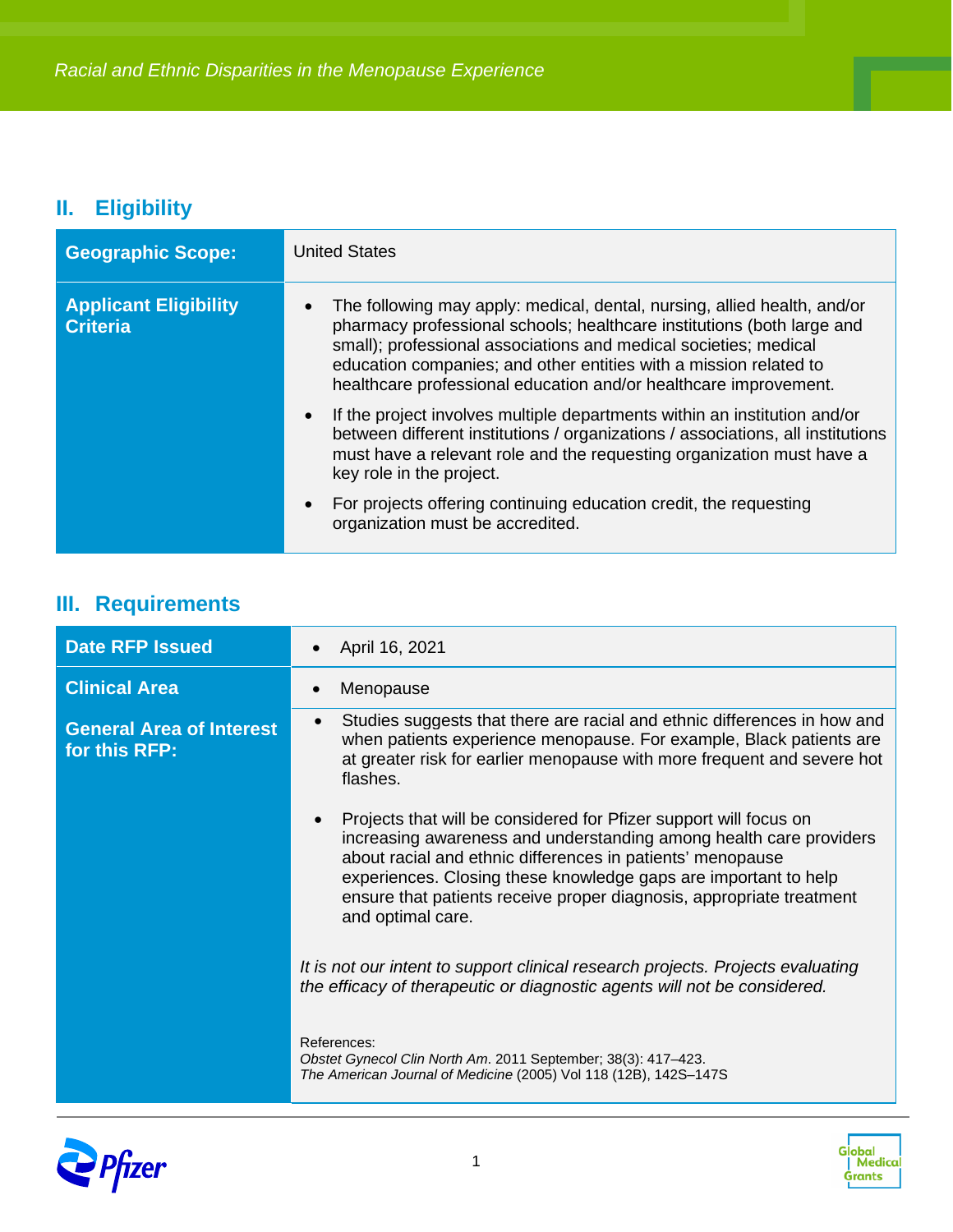| <b>Target Audience:</b>                                                               | Primary Care Providers, Nurse Practitioners, Physician Assistants,<br>Specialists (e.g., obstetricians, gynecologists, urogynecologists),<br>and/or other healthcare professionals involved in the care and<br>treatment of menopausal patients. |
|---------------------------------------------------------------------------------------|--------------------------------------------------------------------------------------------------------------------------------------------------------------------------------------------------------------------------------------------------|
| <b>Expected Approximate</b><br><b>Monetary Range of</b><br><b>Grant Applications:</b> | Individual projects requesting up to \$100,000 will be considered. The<br>$\bullet$<br>estimated total available budget related to this RFP is \$300,000.                                                                                        |
| <b>Key Dates:</b>                                                                     | RFP release date: April 16, 2021<br>$\bullet$                                                                                                                                                                                                    |
|                                                                                       | Grant Application due date: June 10, 2021                                                                                                                                                                                                        |
|                                                                                       | Please note the deadline is 23:59 Eastern Standard Time (e.g. New<br>York, GMT -5).                                                                                                                                                              |
|                                                                                       | Anticipated Grant Award Notification Date: July 30, 2021                                                                                                                                                                                         |
|                                                                                       | Grants will be distributed following a fully executed agreement.                                                                                                                                                                                 |
|                                                                                       | Anticipated Project Start and End Dates: Projects can only begin upon<br>contract execution, which is anticipated to occur by September 1, 2021                                                                                                  |
| <b>How to Submit:</b>                                                                 | Please go to www.cybergrants.com/pfizer/knowledge and sign in. First-<br>time users should click "Create your password".                                                                                                                         |
|                                                                                       | In the application:                                                                                                                                                                                                                              |
|                                                                                       | For the question "What type of request are you submitting?"<br>$\circ$<br>select Response to a Request for Proposal (RFP)                                                                                                                        |
|                                                                                       | For the question "Are you replying to a Request for Proposal<br>$\circ$<br>as part of the Competitive Grant Program?" select Yes                                                                                                                 |
|                                                                                       | Select the following Competitive Grant Program Name: 2021<br>$\circ$<br><u>IM L: Racial and Ethnic Disparities in the Menopause</u><br><b>Experience</b>                                                                                         |
|                                                                                       | Select the following Primary Area of Interest: Women's<br>$\circ$<br>Health/Menopause                                                                                                                                                            |
|                                                                                       | Requirements for submission: Complete all required sections of the<br>online application and upload your project proposal (see Appendix) in<br>the General RFP Submission field.                                                                 |
|                                                                                       | If you encounter any technical difficulties with the website, please click<br>the "Technical Questions" link at the bottom of the page.                                                                                                          |
|                                                                                       | <b>IMPORTANT:</b> Be advised applications submitted after the due date will not<br>be reviewed by the committee.                                                                                                                                 |



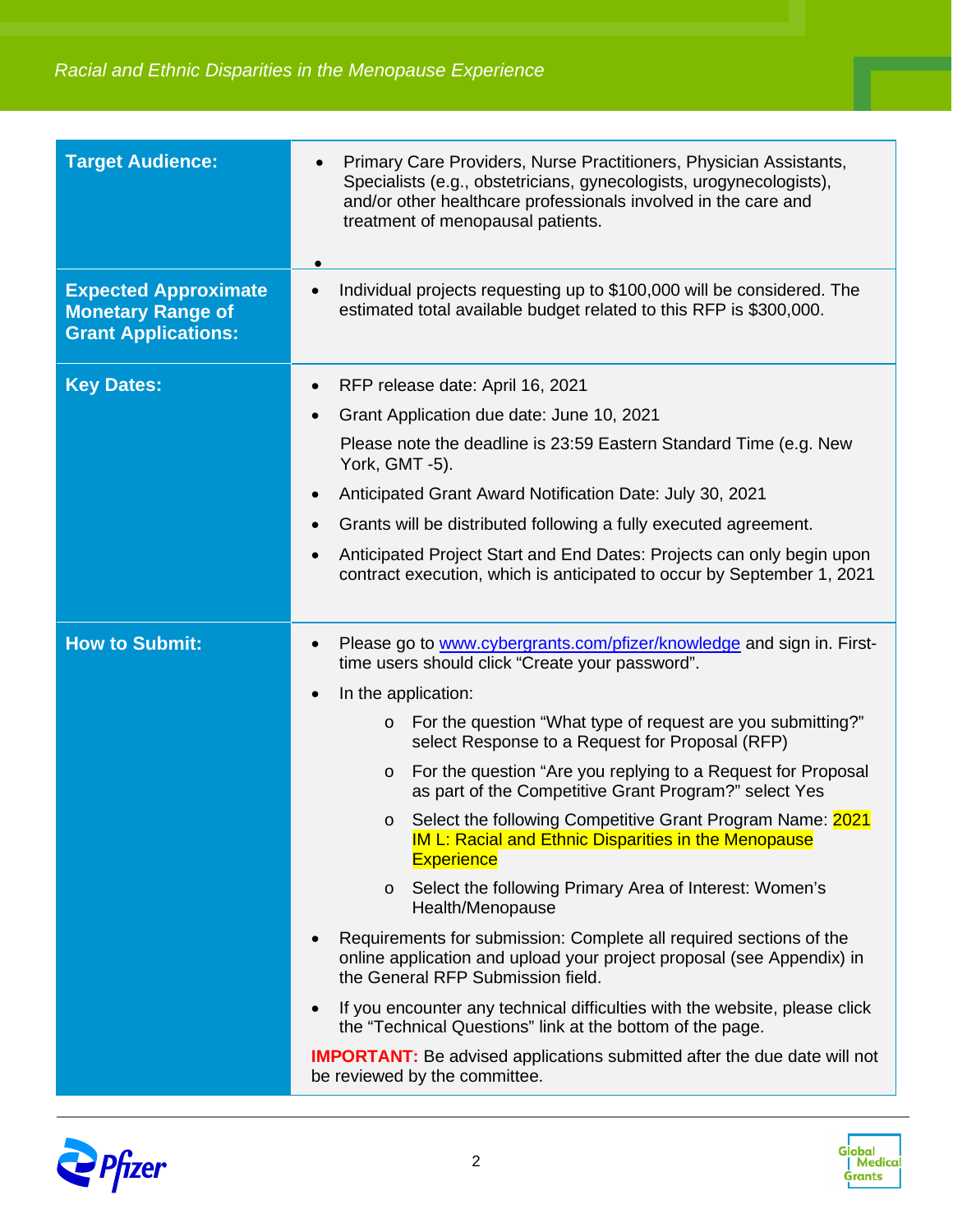| <b>Questions:</b>                                                          | If you have questions regarding this RFP, please direct them in writing<br>to the Grant Officer, Jessica Romano (Jessica. Romano@pfizer.com),<br>with the subject line "Racial and Ethnic Disparities in the Menopause<br>Experience."                                                                                                                                                                                                                                                                                                                                                                                                 |
|----------------------------------------------------------------------------|----------------------------------------------------------------------------------------------------------------------------------------------------------------------------------------------------------------------------------------------------------------------------------------------------------------------------------------------------------------------------------------------------------------------------------------------------------------------------------------------------------------------------------------------------------------------------------------------------------------------------------------|
| <b>Grant Agreements:</b>                                                   | If your grant is approved, your institution will be required to enter into a<br>written grant agreement with Pfizer. Please click here to view the core<br>terms of the agreement.<br>Pfizer has drafted the terms of these agreements to be balanced and<br>$\bullet$<br>reasonable and to further the goals of both parties. Negotiating grant<br>agreements requires significant resources, so please ensure that your<br>institution (including your legal department) is able and willing to abide<br>by these terms before proceeding with submission of your application<br>as they will need to be accepted in their entirety. |
| <b>Review and Approval</b><br><b>Process</b>                               | Grant requests received in response to a general RFP are reviewed by<br>$\bullet$<br>Pfizer to make final grant decisions.                                                                                                                                                                                                                                                                                                                                                                                                                                                                                                             |
| <b>Mechanism by which</b><br><b>Applicants will be</b><br><b>Notified:</b> | All applicants will be notified via email by the dates noted above.<br>Applicants may be asked for additional clarification during the review<br>period.                                                                                                                                                                                                                                                                                                                                                                                                                                                                               |



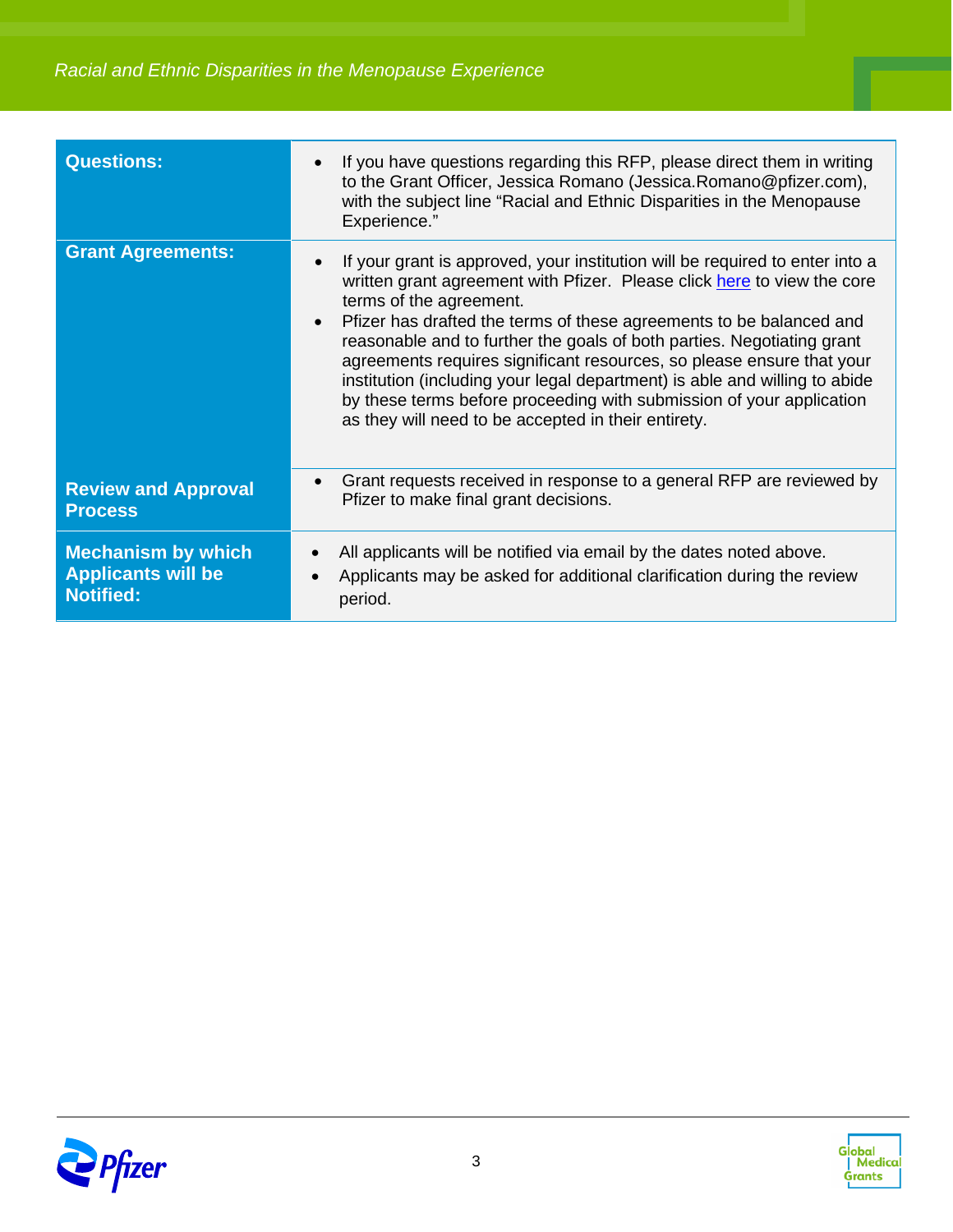### Appendix A

#### **General RFP Submission Requirements**

**Project Proposals should be single-spaced using Calibri 12-point font and 1-inch margins. Note there is a 15-page limit exclusive of references. Please include the following:**

| <b>Goals and Objectives</b>                 | Briefly state the overall goal of the project.<br>List the objectives you plan to meet with your project, in terms of learning<br>$\bullet$<br>and expected outcomes.                                                                                                                                                                                                                                                                                                                                                                                                                                                                                                                                     |
|---------------------------------------------|-----------------------------------------------------------------------------------------------------------------------------------------------------------------------------------------------------------------------------------------------------------------------------------------------------------------------------------------------------------------------------------------------------------------------------------------------------------------------------------------------------------------------------------------------------------------------------------------------------------------------------------------------------------------------------------------------------------|
| <b>Needs Assessment for</b><br>the Project  | Include a description of your organization's needs assessment for this<br>$\bullet$<br>proposed project which may include a quantitative baseline data<br>summary, initial metrics, or a project starting point (please cite data on<br>gap analyses or relevant patient-level data that informs the stated<br>objectives) in your target area.                                                                                                                                                                                                                                                                                                                                                           |
| <b>Target Audience</b>                      | Describe the primary audience(s) targeted for this project. Indicate whom<br>$\bullet$<br>you believe will directly benefit from the project outcomes. Describe the<br>overall population size as well as the size of your sample population.                                                                                                                                                                                                                                                                                                                                                                                                                                                             |
| <b>Project Design and</b><br><b>Methods</b> | Describe the planned project, the educational approach, and the way the<br>$\bullet$<br>planned methods address the established need.                                                                                                                                                                                                                                                                                                                                                                                                                                                                                                                                                                     |
| <b>Innovation</b>                           | Explain what measures you have taken to assure that this project is<br>$\bullet$<br>original and does not duplicate other projects or materials already<br>developed. Describe how this project builds upon existing work, pilot<br>projects, or ongoing projects developed either by your institution or other<br>institutions.                                                                                                                                                                                                                                                                                                                                                                          |
| <b>Evaluation and</b><br><b>Outcomes</b>    | In terms of the metrics used for the needs assessment, describe how<br>$\bullet$<br>your organization will determine if the gap was addressed for the target<br>group. Identify the sources of data your organization anticipates using to<br>make the determination. Describe how your organization is expected to<br>collect and analyze the data. Explain the method used to control for other<br>factors outside this project (e.g., use of a control group or comparison<br>with baseline data). Quantify the amount of change expected from this<br>project in terms the target audience. Describe how your organization will<br>determine if the target audience was fully engaged in the project. |
| <b>Dissemination Plan</b>                   | Describe how the project may have extended benefit beyond the grant.<br>Will the teaching materials be made available to others to use? Will<br>there be tools or resources that are made publicly available beyond the<br>initial project. Describe how the project outcomes might be broadly<br>disseminated.                                                                                                                                                                                                                                                                                                                                                                                           |